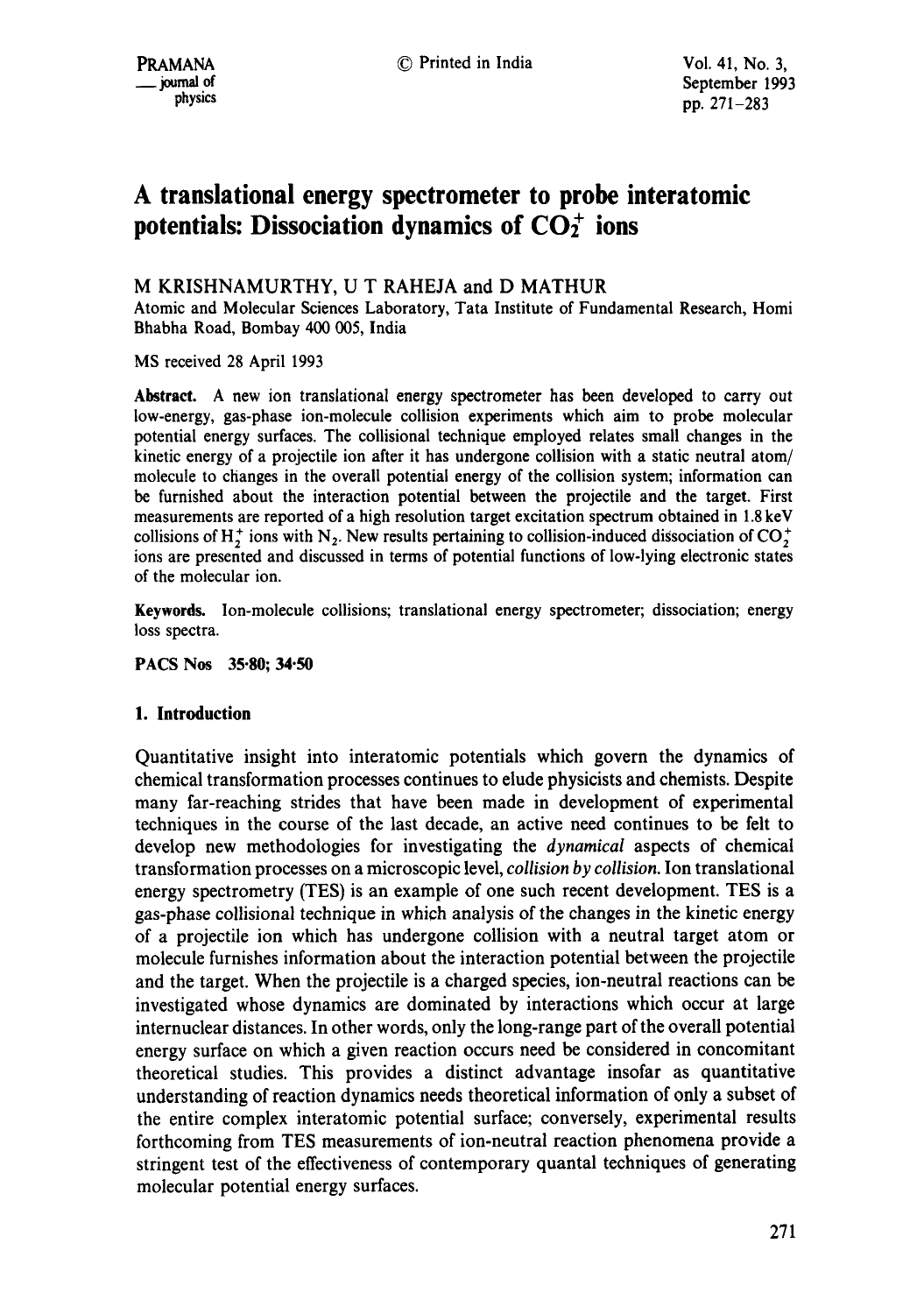

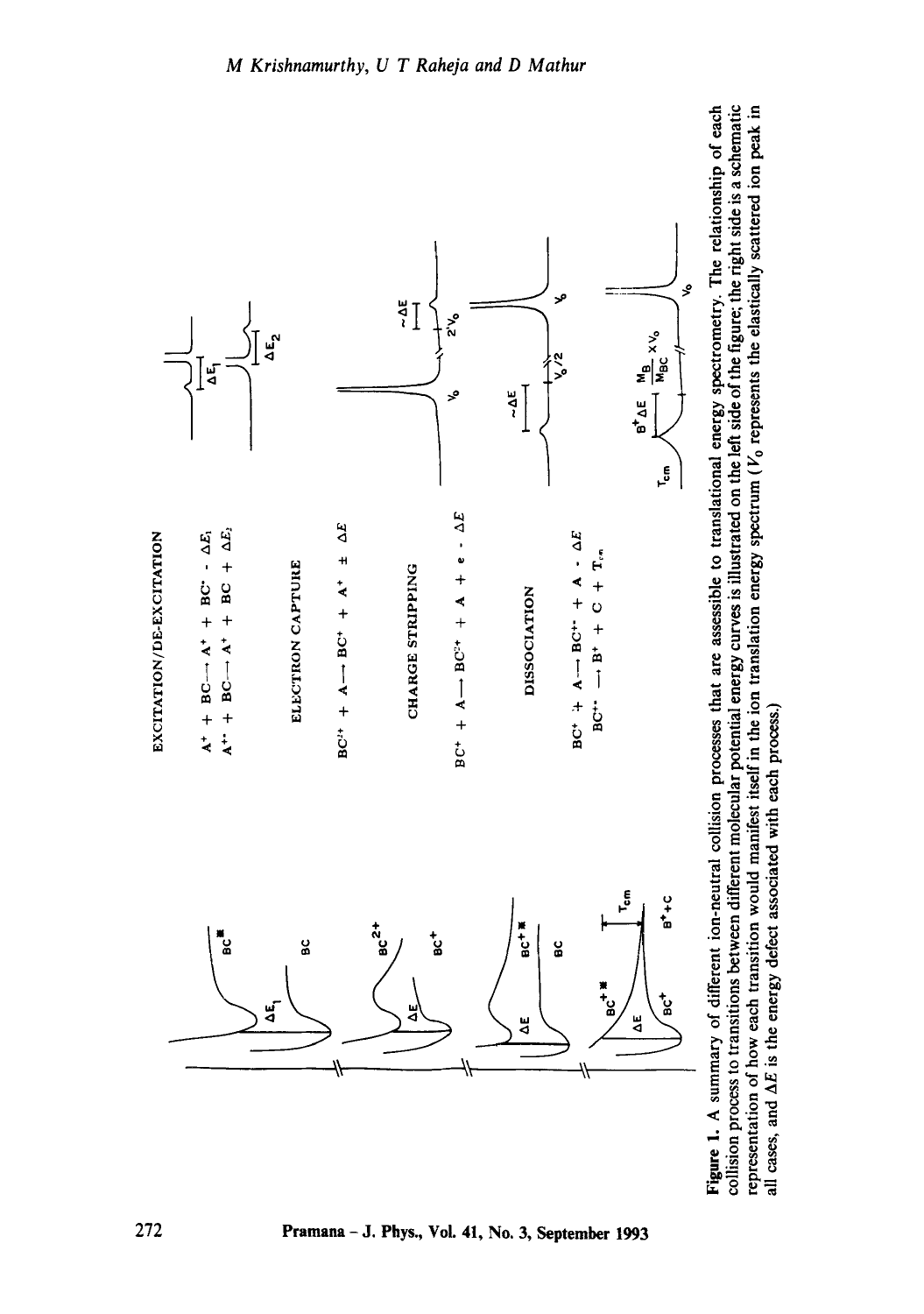We describe here the development of a new, high-sensitivity, high-resolution, multi-sector ion translational energy spectrometer which is used to carry out experimental studies of atomic collision processes, particularly those involving low-energy, single collisions between gas-phase positive ions and neutral atoms or molecules. An entire gamut of reaction dynamics can be studied using our apparatus (see refs. [1,2] for recent reviews of the application of the TES technique to experimental studies of molecular structure and dynamics). Figure 1 illustrates processes leading to single and multiple electron capture, charge stripping and dissociation; these provide examples of ion-neutral reactions which occur readily at large internuclear separations of reactant species and which are amenable to interpretation in terms of molecular potential energy functions which can be computed using contemporary ab initio molecular orbital techniques.

We present below details of our TES apparatus as well as new results on the dynamics of collision-induced dissociation of  $CO_2^+$  ions. Apart from its significance to atmospheric chemistry and laser plasma physics, dissociation of  $CO_2^+$  ions, leading to formation of  $O^+$  + CO or  $CO^+$  + O fragments, is of fundamental importance. The former fragmentation channel would be expected to be energetically favoured. However, our results indicate that the signal corresponding to the  $CO<sup>+</sup> + O$  channel is several factors larger in intensity than the  $O^+$ +CO channel. Furthermore, contemporary quantum-mechanical wisdom does not permit the formation of either of the two fragment channels by direct dissociation of low-lying bound  $X^2\Pi_e$ ,  $A^2\Pi_u$ or  $B^2\Sigma_u^+$  electronic states of  $\text{CO}_2^+$  since the respective dissociation continua cannot be accessed via vertical, Franck-Condon transitions from the ground electronic state of  $CO<sub>2</sub>$ . We interpret our results in terms of a curve-crossing picture involving excited electronic states of  $CO<sub>2</sub><sup>+</sup>$  in which the apparent suppression of the lowest-energy pathway to dissociation is accounted for.

# **2. Translational energy spectrometer**

TES involves the determination of the energetics of a single collision reaction between a projectile ion and a target atom or molecule. When a monoenergetic beam of mass-selected projectile ions interacts with the neutral target, the energy balance of the reaction manifests itself as changes in the translational energy of the projectile ions under kinematic conditions of fast collision and forward scattering (large impact parameter collisions with nearly zero momentum transfer). The technique, therefore, requires formation of a monoenergetic beam of the appropriate ionic species and known translational energy, its interaction with a neutral gas target under conditions which ensure that only a single collision occurs (ultra high vacuum conditions leading to mean-free-paths which are very much larger than the dimensions of the apparatus). The post-collision translational energy has to be measured at zero degrees scattering angle with an adequate energy resolution. A schematic diagram of our TES apparatus which incorporates all these requirements is shown in figure 2.

The projectile ions in our apparatus are produced in a low pressure  $(ca. 10^{-6}$  torr) ion source with electrons of 70-100eV energy. The ions formed in a field-free region are extracted by an electrostatic potential of 1.5-5 kV and focussed into a fine pencil beam by a three-element cylindrical einzel lens system. This beam then enters a region of crossed electric and magnetic fields (Wien filter), where momentum selection occurs. A suitable *m/q* of particles may be selected by suitably balancing the forces due to electric and magnetic fields in opposite directions. Mass selected ions are then energy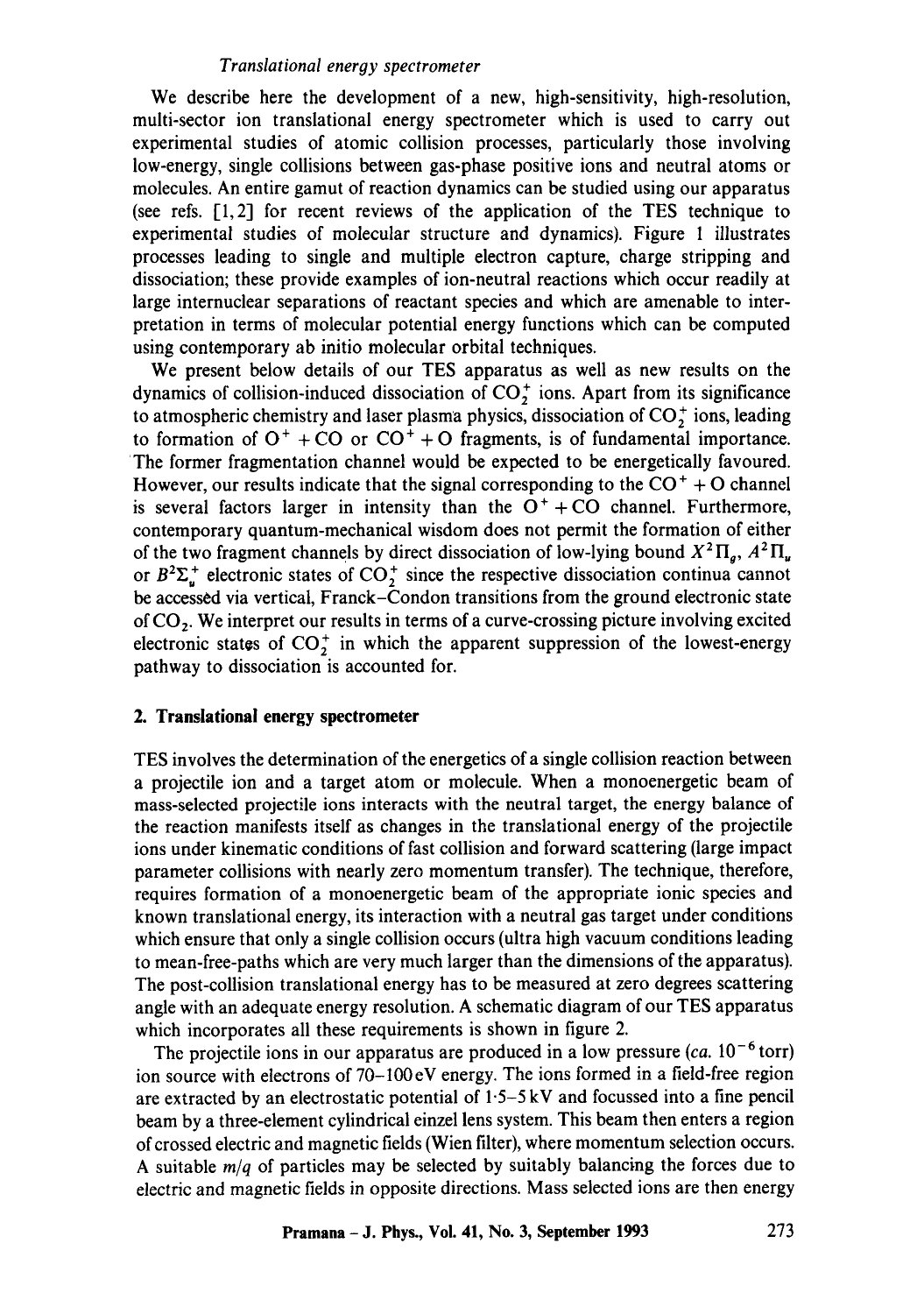

Figure 2. Schematic diagram of the ion translational energy spectrometer.  $F_{1,2}$ and A are the two tungsten filaments and anode, respectively, which comprise the electron impact ion source; SI defines the entry slit into the first electrostatic energy analyser (Sec I); the rotating collision cell provides a continuously adjustable slit which acts as the entrance to the second energy analyser (Sec II); CEM is the channel electron multiplier detector. Details of the mechanical design of individual components are available from the authors.

monochromatized by a  $90^{\circ}$  cylindrical sector electrostatic analyser of mean radius 55 era. The monoenergetic ions are then made to interact with a neutral gas target in a collision cell maintained at about  $5 \times 10^{-6}$  torr with gas load. The product ions formed in the projectile beam are energy analysed by a second, identical  $90^{\circ}$ electrostatic analyser. Ion detection is by a channel electron multiplier operating in the particle counting mode, coupled to conventional pulse counting electronics and a computerised data acquisition system. The overall background pressure in the apparatus is maintained in the  $1 \times 10^{-7}$  torr region; differential pumping is achieved by means of four oil diffusion pumps and one ion pump.

The sizes of the entry and the exit slits of the  $90^\circ$  cylindrical sector electrostatic analyser determine the energy resolution that can be obtained. We have designed variable width slits, whose widths can be varied on-line from 0 mm to about 1 mm. Taken together with the large radius of our energy analysers, our instrument is capable of energy resolving powers in excess of  $2 \times 10^4$  in the laboratory frame. In the case of dissociation studies of the type reported below, the effective resolving power obtainable in the centre-of-mass frame is several orders of magnitude larger. Indeed, the TES technique has been utilized by us to study rotational resonances in ion-molecule collisions using another, lower-resolution apparatus in our laboratory [3,4].

The total distance that an ion traverses from the ion source to the detector in the apparatus is of the order of 3 m.

#### *2.1 Ion injection system*

Electrons from a peripherally positioned hot thoriated tungsten filament are accelerated by a hollow cylindrical mesh anode to enter the field-free region perpendicular to the anode axis. The electron energy can be varied up to 500 eV. A gas jet is positioned along the anode axis. Ions are formed by electron impact ionization in the field-free region and are formed in the ground state as well as the excited states. The major advantages of this ion source lies in its stability and its simplicity.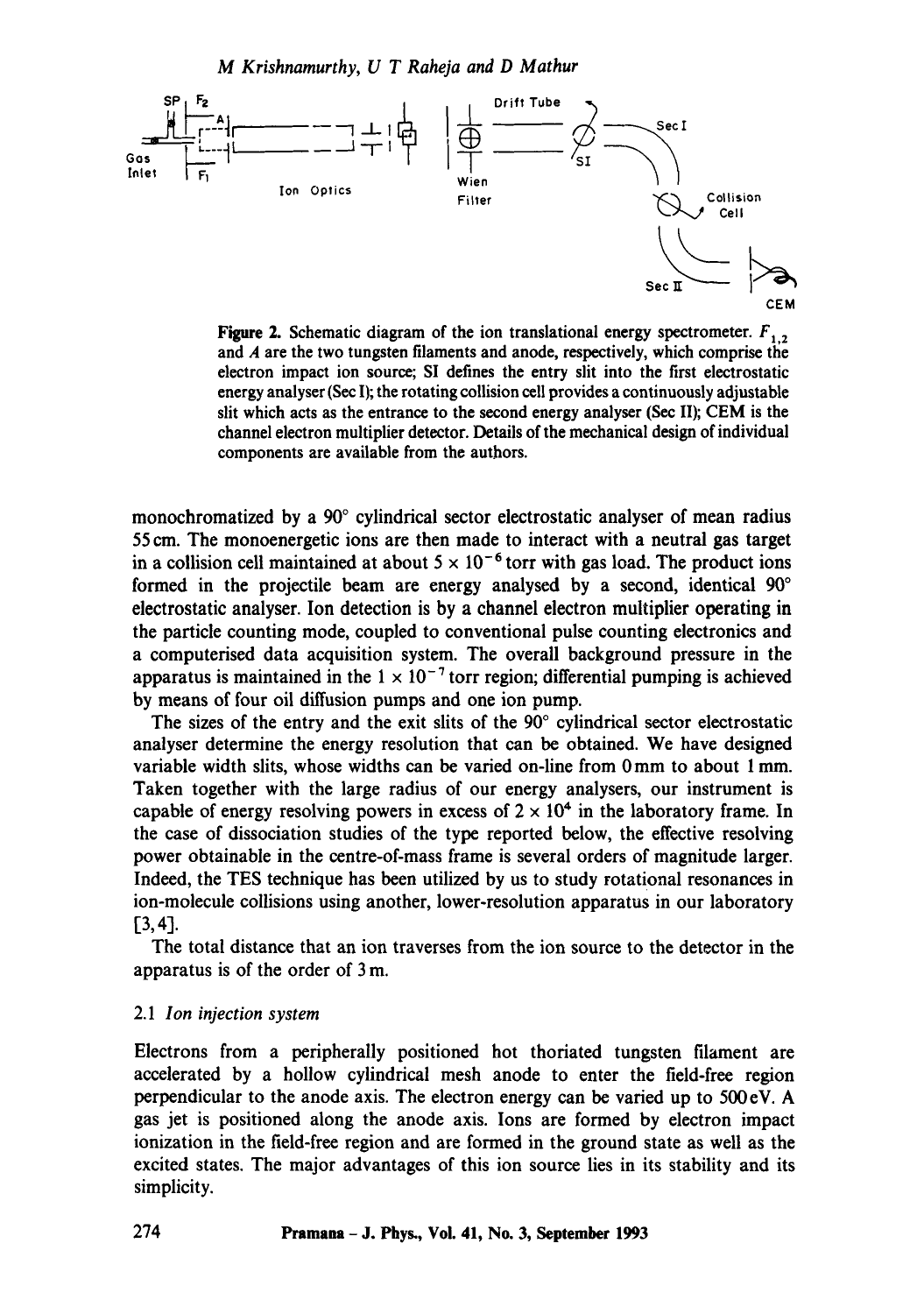

ION EXTRACTION EINZEL LENS ASSEMBLY SOURCE ELECTRODE

(b)



**Figure 3(a).** Computer simulations of  $N_2^+$  ion (1.8 keV energy) trajectories in the ion source, extraction and focussing system. (b). Expanded view of ion extraction from the ion source by a penetrating field. The dotted contours intersecting the ion beam trajectory within the source region represent ion transit time periods of  $2 \mu s$  each; a typical residence time for  $N_2^+$  ions within the source is estimated to be  $ca$   $16~\mu s$ .

Ions formed in the field free region are extracted by an electric field penetrating through a fine anode aperture. The field penetration into the anode mesh determines the energy spread in the extracted ion beam. In our design, considerable effort was expended to minimize the field penetration into the anode mesh by making the anode aperture smaller whilst, at the same time, ensuring that the efficiency of ion extraction is not reduced to unmanageable proportions. Figure 3 illustrates the field penetration pattern and the ion extraction efficiency of the optimised configuration that we arrived at after a large number of computer simulations were carried out using the ion trajectory method of Dahl *et al* [5] in the following manner.

The region of interest in the apparatus was notionally covered with a cartesian grid of points. Laplace's equation for the appropriate geometry, together with a Taylor series expansion of the potential at every adjacent point, is utilized to express the potential at an arbitrary point in the array in terms of the potential at the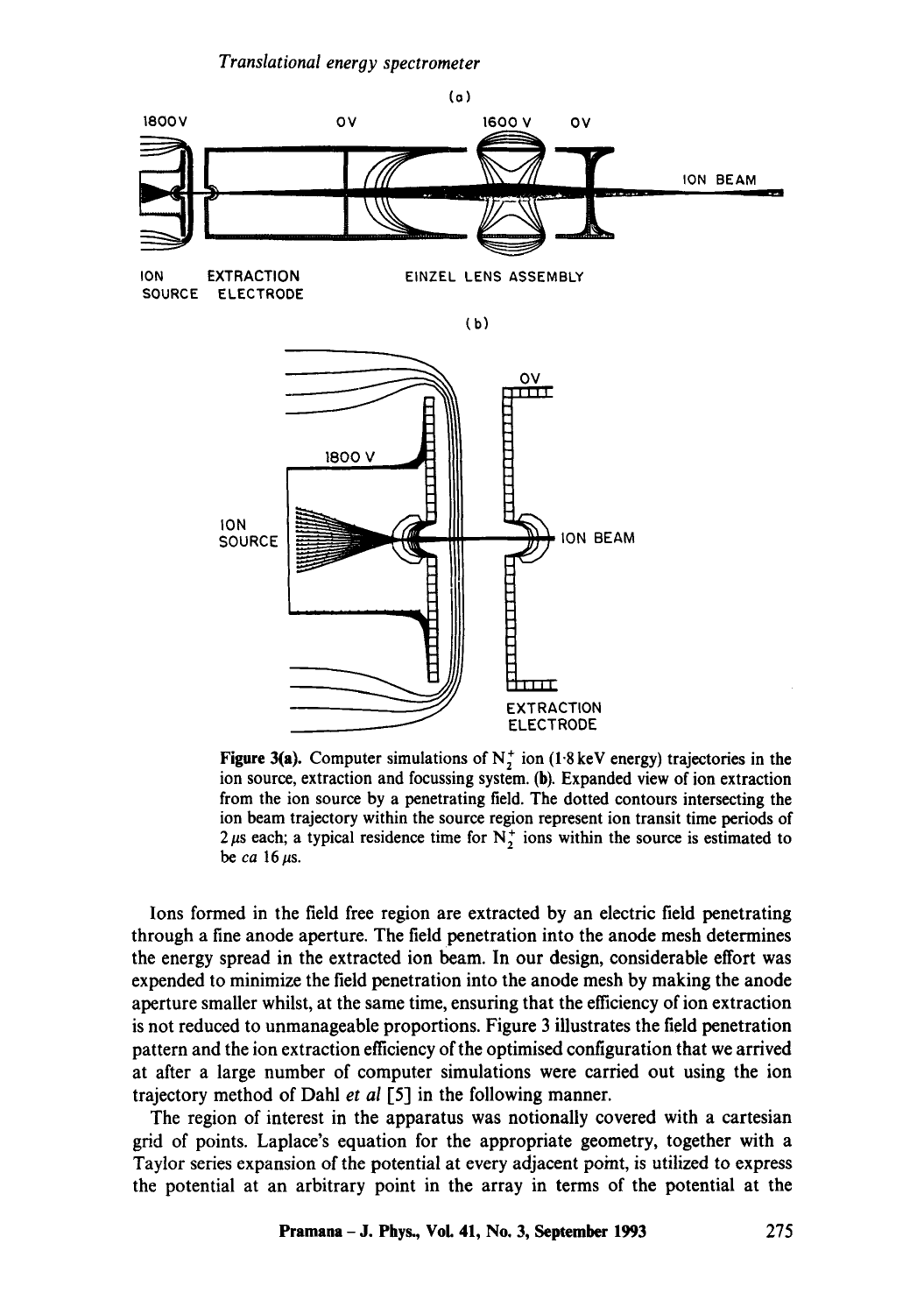#### *M Krishnamurthy, U T Raheja and D Mathur*

surrounding points. The grid points which correspond to ion source and extraction electrodes are held at the desired voltages, and the potential of each free point is calculated in terms of the surrounding points. Repeated iterations are performed; monitoring the change in potential at a point after each cycle shows when an adequate level of convergence has been achieved. Upon calculations of the potential array to a satisfactory degree of accuracy, the trajectories of a large number of ions in that field are calculated by numerical integration of the equations of motion for given initial position and velocity. The actual electrostatic field calculations is by means of the finite difference relaxation method [6].

In figure 3(b) we also show the results of calculations which offer an indication of the amount of time that molecular ions, of the type used in subsequent studies to be described below, take to traverse the ion source prior to extraction. The dotted lines shown within the ion source region indicate time separations of  $2~\mu s$ . In the actual example shown in the figure  $N_2^+$  ions, formed initially with only thermal energy, traverse through the source in a time period of about  $16 \mu s$ . If the gas pressure within the source is sufficiently high, it may be possible to use the ion transit time information to deduce the degree of collisional de-excitation of the incident ion beam as it emerges from the source. Further work on this aspect of our design is under way.

Ions are electrostatically extracted by an accelerating potential of about  $1-5kV$ ; the extracted ions are focussed by a three-element einzel lens system, whose design is identical to the one used in standard TV tube guns. The ion beam, further collimated mechanically by a fine aperture, enters a crossed electric and magnetic field analyser where the desired mass-to-charge *(m/q)* ratio of ions on the axis is selected by suitably balancing the forces exerted by the electric and magnetic fields in opposite directions.



#### Electric field

Figure 4. Typical mass spectrum obtained under focussing conditions such that unit mass resolution is obtained when a mixture of  $N_2$  and  $H_2O$  are introduced into the ion source. The spectrum was obtained by varying the Wien filter's electric field over the range from 0 to 56 V cm<sup>-1</sup> and keeping the magnetic field constant at 300 G.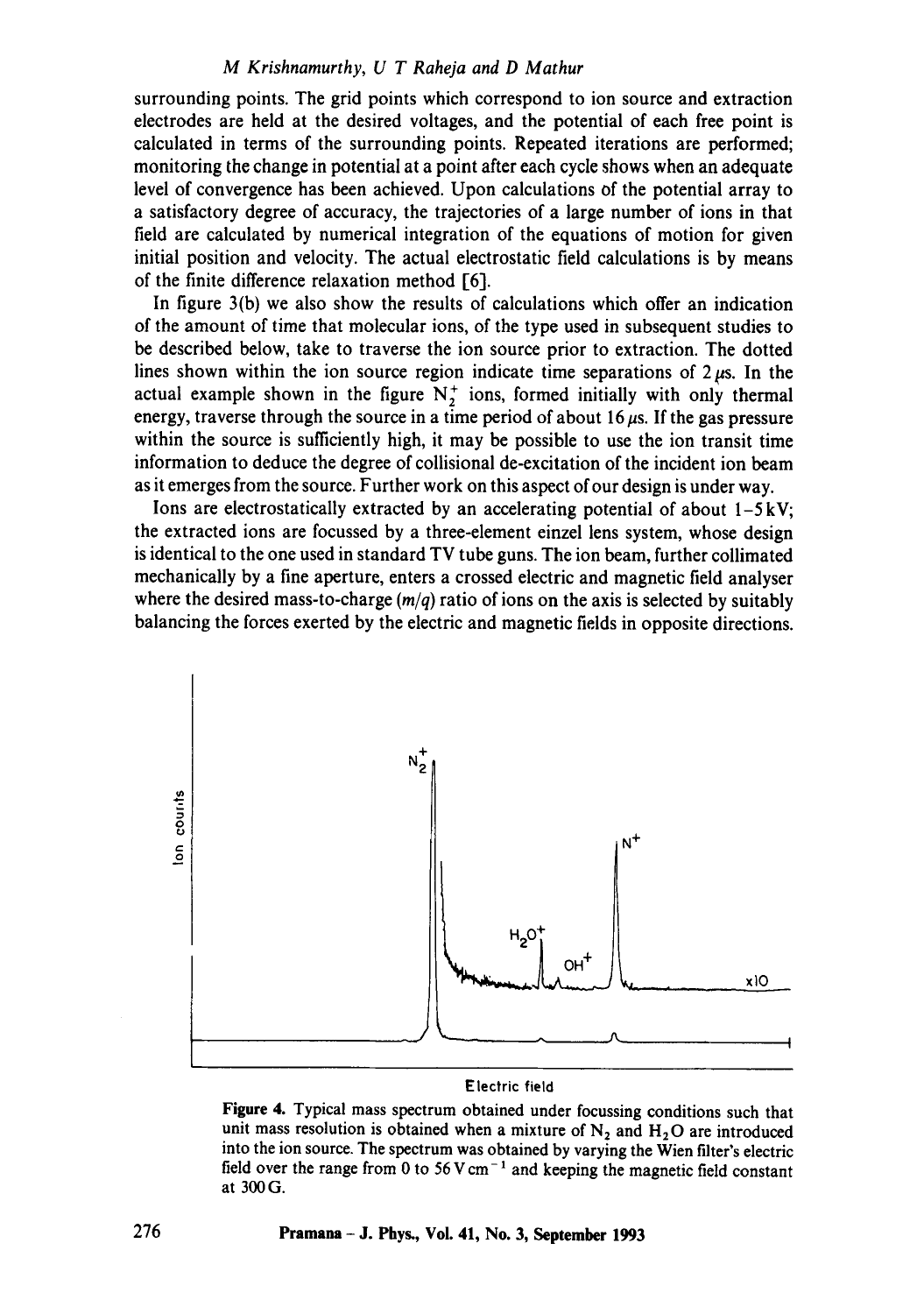The crossed field analyser used in the present apparatus is identical to that used in an earlier apparatus in our laboratory [7, 8] and will not be described here. It is, however, pertinent to point out the simple manner in which this device enables the mass resolution (and, correspondingly, the intensity of the ion signal that is transmitted) to be optimized for a given experimental situation by suitable choice of either electric field or magnetic field. A typical mass spectrum is shown in figure 4, illustrating unit mass resolution, which is more than adequate for the type of collision induced dissociation experiment which we report below.

# 2.2 *Energy monochromation and analysis*

The kinetic energy of the incident ion beam and post-collision energy analysis are both accomplished by means of two, large cylindrical electrostatic analysers. Both analysers are identical and consist of 55 cm mean radius  $90^{\circ}$  sectors with 2.0 cm radial gap. Factory-polished stainless steel sheets coated with colloidal graphite (to reduce surface space charge effects) are placed in  $90^\circ$  precision grooved holders on the top and bottom. Each analyser is assembled with the help of jigs to ensure the required gap, mean radius, parallelity, concentricity and exact 90° sector angle. There are locking devices incorporated which lock the sector assembly and prevent it from changing position when the jigs are dispensed with. The positions of all the mechanical fittings and supports for the sector elements inside each vacuum chamber are ensured by a right angle jig as the vacuum chamber (which consists of five segments) and the end flanges are welded with the jig and analyser assembly in the required position. Thus, all the critical parameters of mechanical design are kept under control and within the desired range by use of jigs throughout the fabrication and subsequent re-assembly stages.

The housing for the inter-sector slits also incorporates the gas target; by providing a gas flow in the variable sit assembly used in the present apparatus, the inter-sector slit has been converted into a gas target-cum-variable slit. The target region requires fast differential pumping. The position of the slits is dictated by the focal lengths of the two analysers. The first slit is positioned at the calculated focal length of the energy monochromator. The second, post-collision slit also needs to be positioned on a common tangent to the radial ion trajectories within the two analysers. The slit assembly is somewhat novel in that it consists of two 180° opposite parallel slits on the walls of a hollow cylinder. When the cylinder is rotated on its axis, the ion beam entering perpendicular to the axis and slits "sees" variations of area overlap between the entrance and exit slits with the change of angle of rotation. Any slit width from zero to the maximum (1 mm in the present design) can be obtained under dynamic conditions by rotating the cylinder under vacuum by means of a Wilson seal.

The post-collision energy analyzer is followed by a channel electron multiplier detector which is located at the focal length of the second analyzer. The detector is operated in the particle counting mode and is interfaced through a fast amplifier to conventional pulse counting electronics and to a microprocessor controlled data acquisition system.

# 2.3 *Some operational characteristics*

Figure 5 shows a typical energy loss spectrum obtained when  $H_2^+$  ions with 1.8 keV translational energy collide with  $N_2$ . This spectrum is an example of the application of TES to studies of excitation/de-excitation reactions depicted in figure 1 and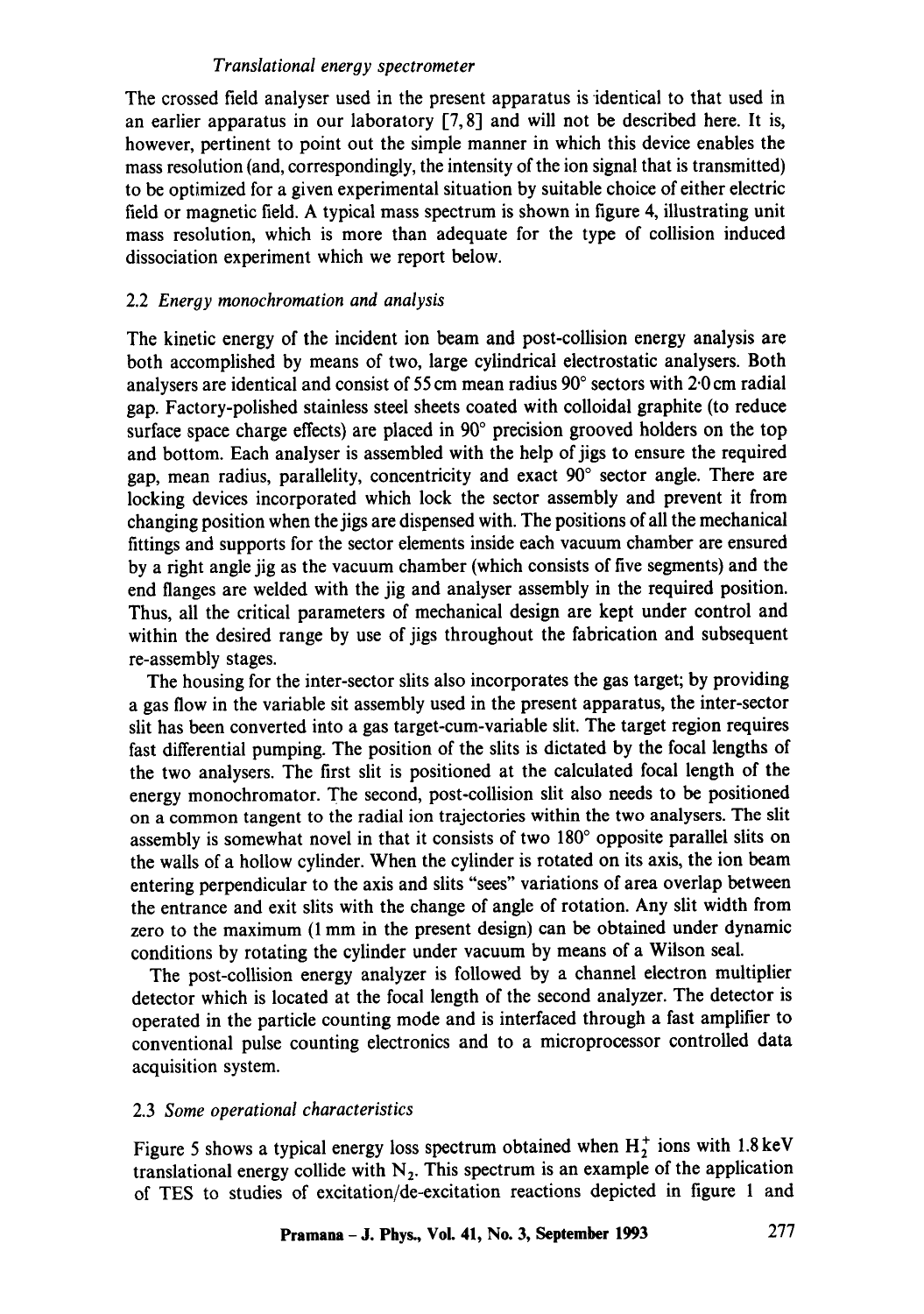

**Figure 5.** Translational energy spectrum of  $H_2^+$  ions colliding with N<sub>2</sub> at 1.8 keV impact energy and  $0^{\circ}$  scattering angle. The peak in the vicinity of 142 V is the elastically scattered  $H_2^+$  peak; the envelope of inelastic peaks in the region of 141.0 to 141.5 V are discussed in the text in terms of energy loss resulting from excitation of  $N_2$  into various electronic states. The spectrum of vertical solid lines represents calculations of the transition probabilities for excitation to various  $N_2^+$  excited electronic states.

represents the first such measurement of molecular target excitation induced by molecular projectile ion collisions reported to date. The elastically scattered  $H_2^+$  ions give rise to the major peak in the spectrum; this peak has a full-width at half-maximum of 700 meV. This value represents an energy resolving power of just under 3000 which is obtained with ease and is adequate for purposes of illustrating the utility of the apparatus in studying collision-induced excitation processes involving singlet  $\rightarrow$  triplet transitions which are forbidden by dipole selection rules.

The prominent peak observed at an energy loss of *ca.* 8 eV represents excitation of the target molecules in a composite process:

$$
H_2^+ + N_2(^1\Sigma_g^+) \rightarrow H_2^+ + N_2^* - \Delta E
$$
 eV

where the N<sup>+\*</sup> states that are accessed are  $A^3\Sigma_u^+$ ,  $B^3\Pi_g$ ,  $B^3\Sigma_u^-$  and  $a^1\Sigma_u^-$ . The relative transition probabilities for vertical excitation to each of these states from the ground state have been calculated by us using Franck-Condon factors obtained from the tabulated data of Lofthus and Krupenie [9]. The relative importance of each of these transitions in our spectrum is difficult to ascertain in a totally unambiguous fashion at present; a further, small enhancement in the resolving power is necessary and efforts are currently under way towards this end. For the purposes of this report, we wish to focus attention on the fact that this type of singlet-triplet excitation process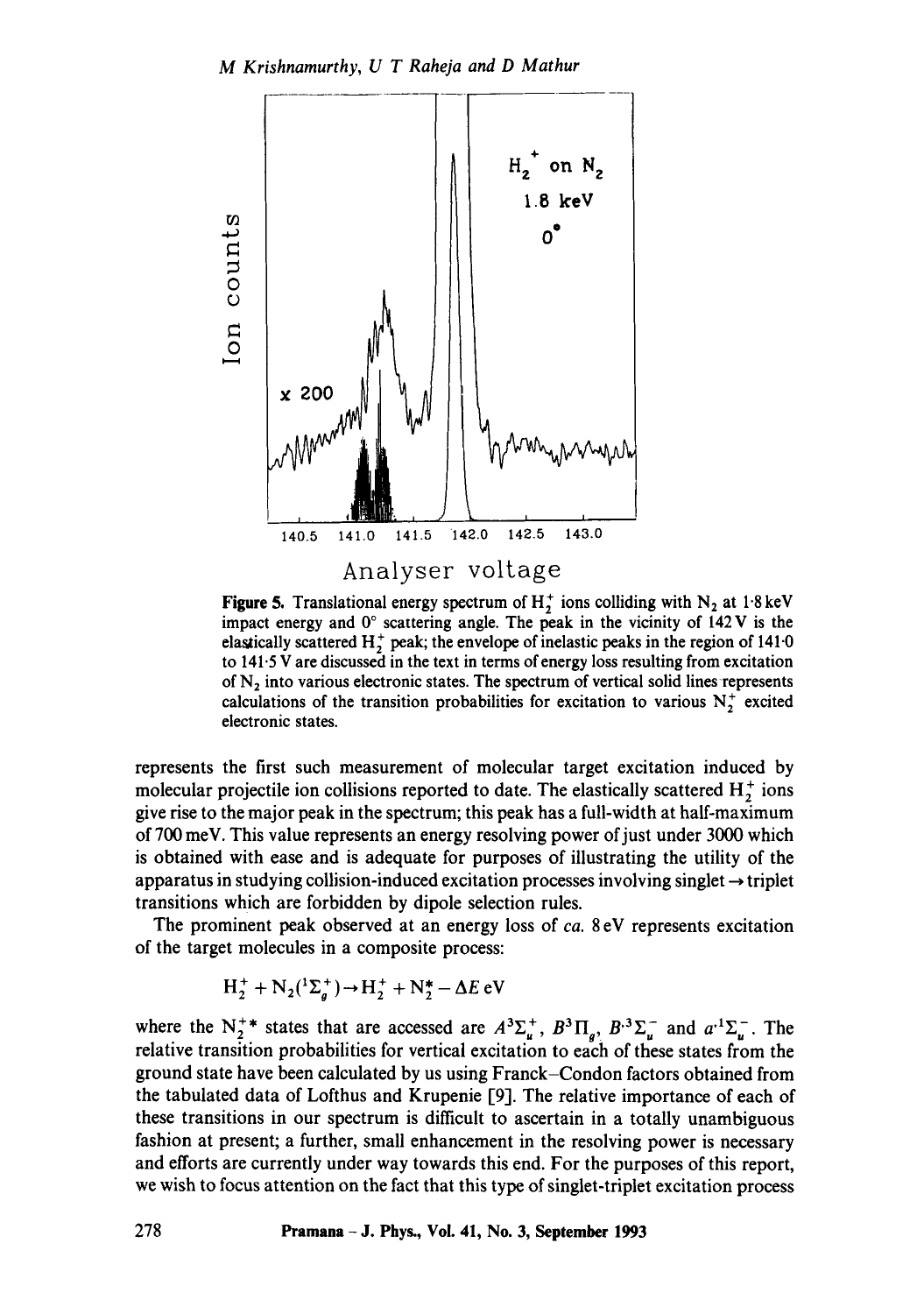would, of course, be inaccessible in conventional photon spectroscopic techniques. In  $H_2^+$ -N<sub>2</sub> collisions, however, the possibility of electron exchange permits the multiplicity of the target molecule to change while the electron spin angular momentum of the ion-molecule system as a whole is conserved. Essentially 50% of all the bound electronic states of molecular species would be triplet states, or states of higher multiplicity. Such states have hitherto not been studied with the care afforded to singlet states because of the quantum mechanical restriction that for molecules with singlet ground states, states of higher multiplicity have optically forbidden decay transitions. Ion induced excitations studied by means of TES are clearly of much utility in this type of electronic spectroscopy. Resolving powers of the order of 5000 or more are sufficient to enable resolution of vibrational structure, and the first TES experiments on ion-induced "vibrational spectroscopy" has recently been reported by Mathur *et al* [10].

The energy loss spectrum shown in figure 5 is by way of illustration; a more detailed report on excitation of  $N_2$  and  $O_2$  molecules by ion projectiles possessing different quantal properties will be presented elsewhere [11]. However, it is to be noted that the projectile energy range over which the present apparatus can operate is 300 eV to 3 keV. This is exactly the energy range which is difficult to access in acceleratorbased experiments (the lower translational energy limit in such experiments is seldom below 10 keV) as well as in ion swarm and other plasma type of experiments (where the highest energies that can be attained do not exceed 100 eV or so). Figure 6 shows the transmission function of the apparatus for  $H_2^+$  ions produced under three different ion source and extraction conditions.



**Figure 6.** Transmission function for  $H_2^+$  projectiles under different ion source conditions. Open circles:  $3 \times 10^{-6}$  torr; closed circles:  $5 \times 10^{-6}$  torr; triangles:  $8 \times 10^{-6}$  torr.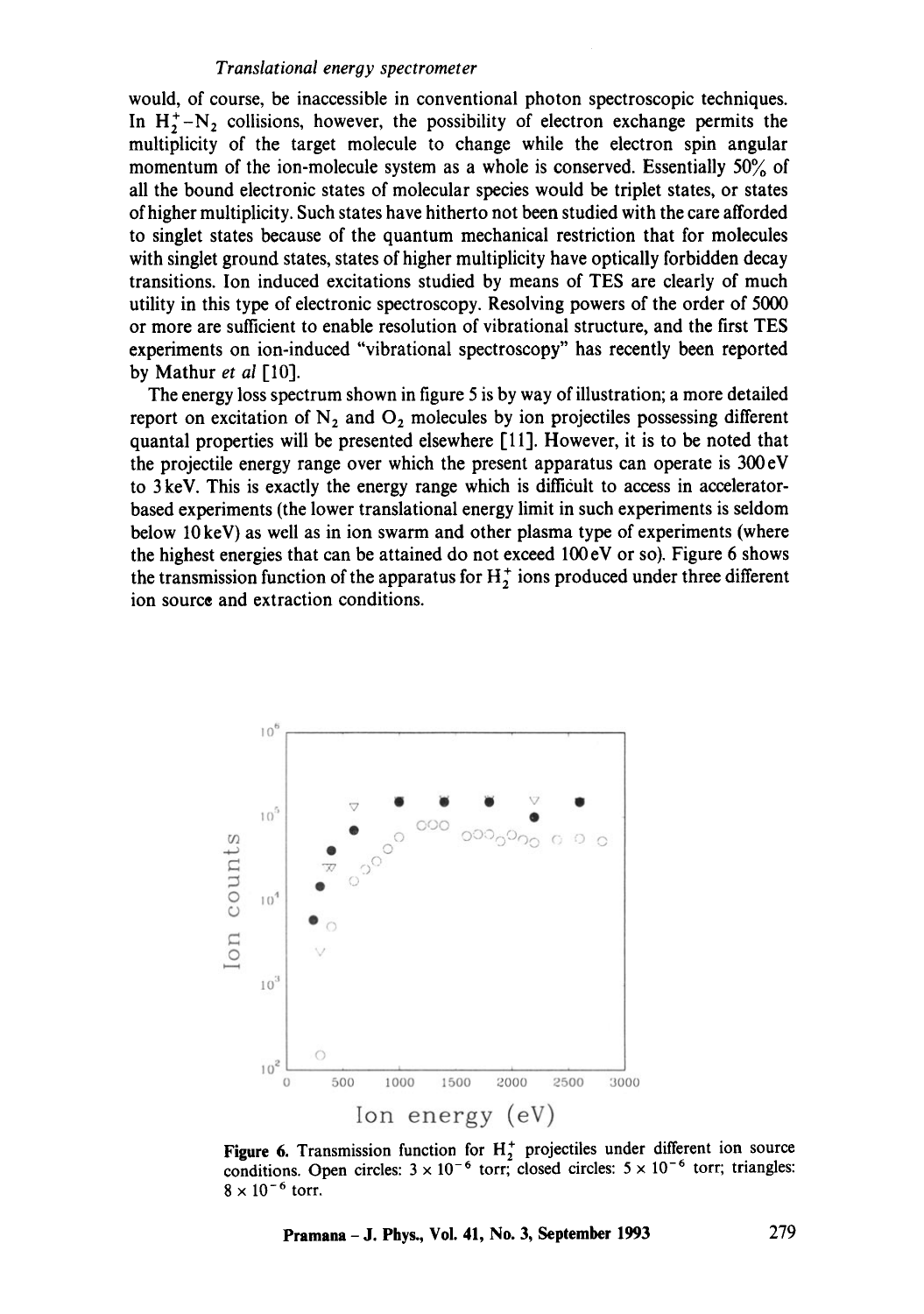# **3. Collision-induced dissociation of CO<sub>2</sub> ions**

Collision-induced dissociation of molecular ions may be understood in general terms as a two-step model within the framework of molecular potential energy surfaces. In the first step the projectile ion,  $AB^+$ , is collisionally excited to a higher electronic state:

$$
AB^+ + M \rightarrow AB^{+\ast} + M - \Delta E.
$$

In the second step, the ion in the excited state undergoes dissociation leading to the fragment ions:

$$
AB^{+\ast} \rightarrow A^{+} + B + T_{\text{cm}}
$$
  

$$
\rightarrow A + B^{+} + T_{\text{cm}}
$$

A given excited state,  $AB^{+*}$ , may possess a potential energy (PE) curve which is either purely repulsive or the Franck-Condon transition from the ground state accesses that part of the PE curve which lies above the corresponding dissociation limit. A third alternative may involve an excited state which possesses a potential energy curve which has a minimum; such a state can undergo dissociation due to an avoided curve crossing involving a dissociative electronic state. This mode of



Figure 7. Translational energy spectrum of CO<sup>+</sup> fragment ions resulting from dissociation of  $CO_2^+$  in 1.8 keV collisions with Ar.

**280 Pramana- J. Phys., Vol. 41, No. 3, September 1993**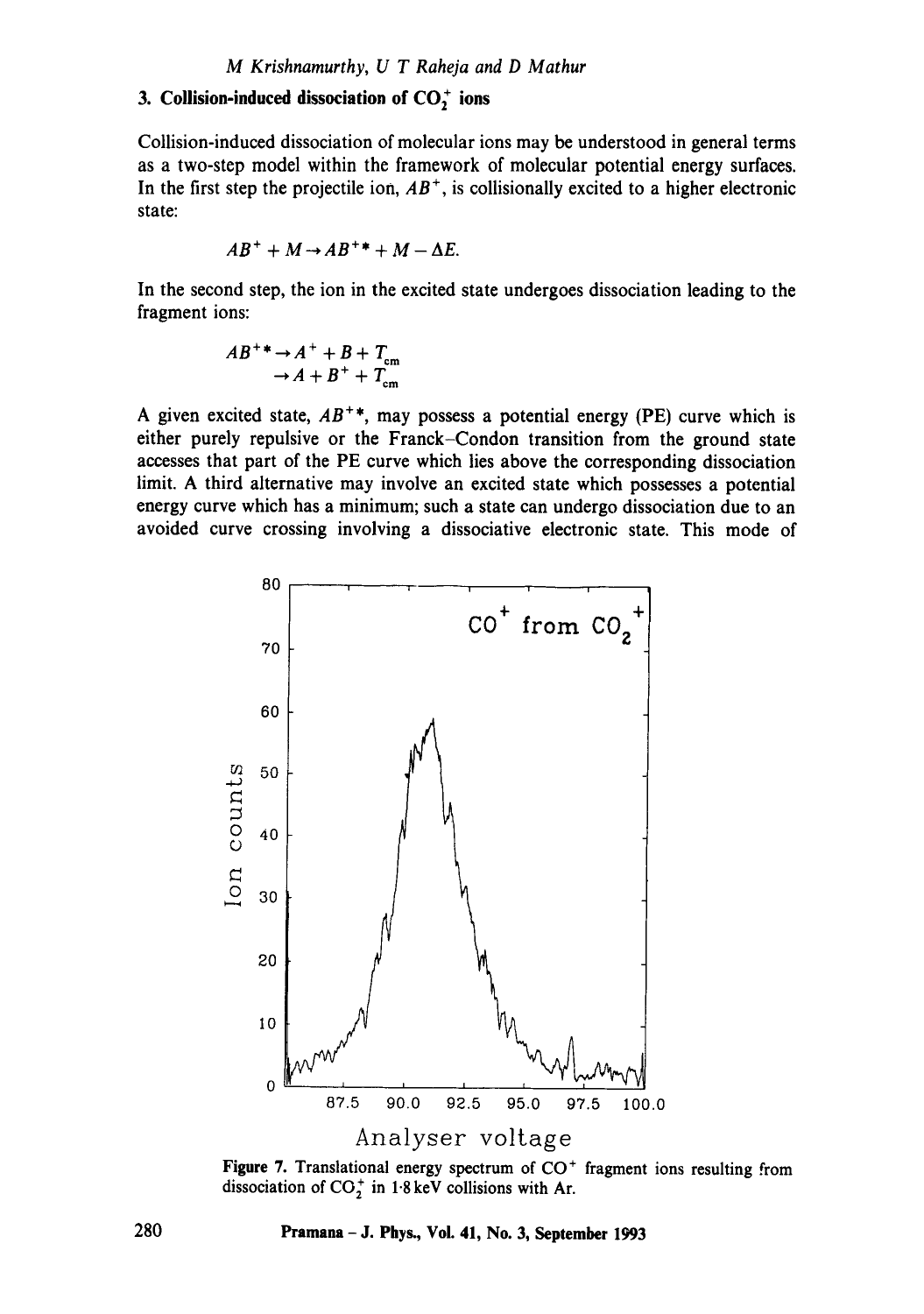dissociation is discussed below in the context of our results. The energy required for excitation,  $\Delta E$ , in this inelastic process, is obtained by conversion of the projectile's kinetic energy into potential energy of the system.

Figure 7 shows a typical translational energy spectrum of  $CO<sup>+</sup>$  formed when  $CO<sup>+</sup>$ collides with neutral Ar at an impact energy of 1800 eV. Identical spectra are obtained when Ar is replaced by He or  $N_2$  as the target gas. The projectile beam comprises mostly CO<sub>2</sub> in its ground  $X^2\Pi_a$  state. As described in the two-step model the CO<sub>2</sub><sup>+</sup> molecule is initially excited to a higher electronic state which then dissociates to either  $CO<sup>+</sup> + O$  or  $CO + O<sup>+</sup>$ , releasing  $\varepsilon_{cm}$  energy in the centre-of-mass frame. This energy manifests itself as the kinetic energy of the fragment molecules and gives rise to the energy-broadened peak shown in figure 7 (compare with the energy width of the inelastic peak shown in the energy loss spectrum shown in figure 5). The measured energy in the laboratory frame,  $\varepsilon_{lab}$  can be obtained by the addition of collision velocities [1]:

$$
\varepsilon_{\text{lab}} = \frac{M_{\text{frag}}}{M_{\text{mol}}} E + \frac{M_{\text{frag}}}{M_{\text{mol}}} \varepsilon_{\text{cm}} \cos^2 \theta \pm \frac{M_{\text{frag}}}{M_{\text{mol}}} (\varepsilon_{\text{cm}} E)^{1/2} \cos \theta
$$

where  $M_{\text{frag}}$  and  $M_{\text{mol}}$  are fragment and the projectile ion mass, respectively.  $\theta$  is the angle of orientation of the molecular axis with respect to the beam axis and  $E$  is the energy of the projectile ion. Even though the numerical value of  $\varepsilon_{cm}$  may be small (of the order of a few hundred meV),  $\varepsilon_{\text{lab}}$  has a much larger value due to the addition of the velocity vectors. This energy 'amplification' which the TES method affords permits the study of the dissociation processes in considerable detail even with the instrument adjusted for modest energy resolution (and corresponding large ion intensities).

The  $O<sup>+</sup> + CO$  dissociation channel was not measureable in our experiments, indicating that the excited electronic state of  $CO_2^+$  that is initially accessed in the collision has quantal properties which give rise to only the  $CO<sup>+</sup> + O$  dissociation limit. By measuring the half width of the  $CO<sup>+</sup>$  peak, we determine the average centre-of-mass kinetic energy release (KER<sub>cm</sub>) value for the  $CO<sup>+</sup>$  fragment to be  $170 \pm 13$  meV.

We correlate our energy spectrum of the CO<sup>+</sup> fragment to potential energy curves of CO<sub>2</sub><sup>+</sup> in the manner depicted in figure 8. CO<sub>2</sub><sup>+</sup> in its ground state  $(X^2\Pi_q)$  is collisionally excited to the  $C^2\Sigma_a^+$  state. In the linear geometry this state correlates with  $CO^+$  (<sup>2</sup> $\Sigma^+$ ) + O (<sup>3</sup>P), which is much above the C state. However the C state is predissociated by  ${}^4\Pi_u$  state. So the dissociation of the molecule from the C state takes place through this quartet state. The  $CO_2^+$  molecule in this state is more stable in the bent geometry, so it undergoes angular relaxation. At an OCO angle of  $160^\circ$ it undergoes another faster inter-system crossing to the  $X^2A_2$  state, which corresponds to the  ${}^{2}\Sigma_{a}$  state in the linear geometry. The molecule in the X state with large internal energy dissociates to  $CO^+(2\Sigma^+) + O(^3P)$  fragments.

Despite the apparent structural simplicity of the  $CO<sub>2</sub><sup>+</sup>$  molecular ion, there continues to be ambiguity regarding its proper quantal description. A number of high-level quantal calculations have been performed on the ground state and low-lying excited electronic states of this ion. In table 1 we draw attention to the divergent range of values of vertical excitation energy that have been computed for the  $C^2\Sigma_a^+$  state as well as corresponding experimental data. Given that the  $C$  state is the electronic state that is responsible for formation of  $CO<sup>+</sup> + O$  fragments, the amount of  $KER_{cm}$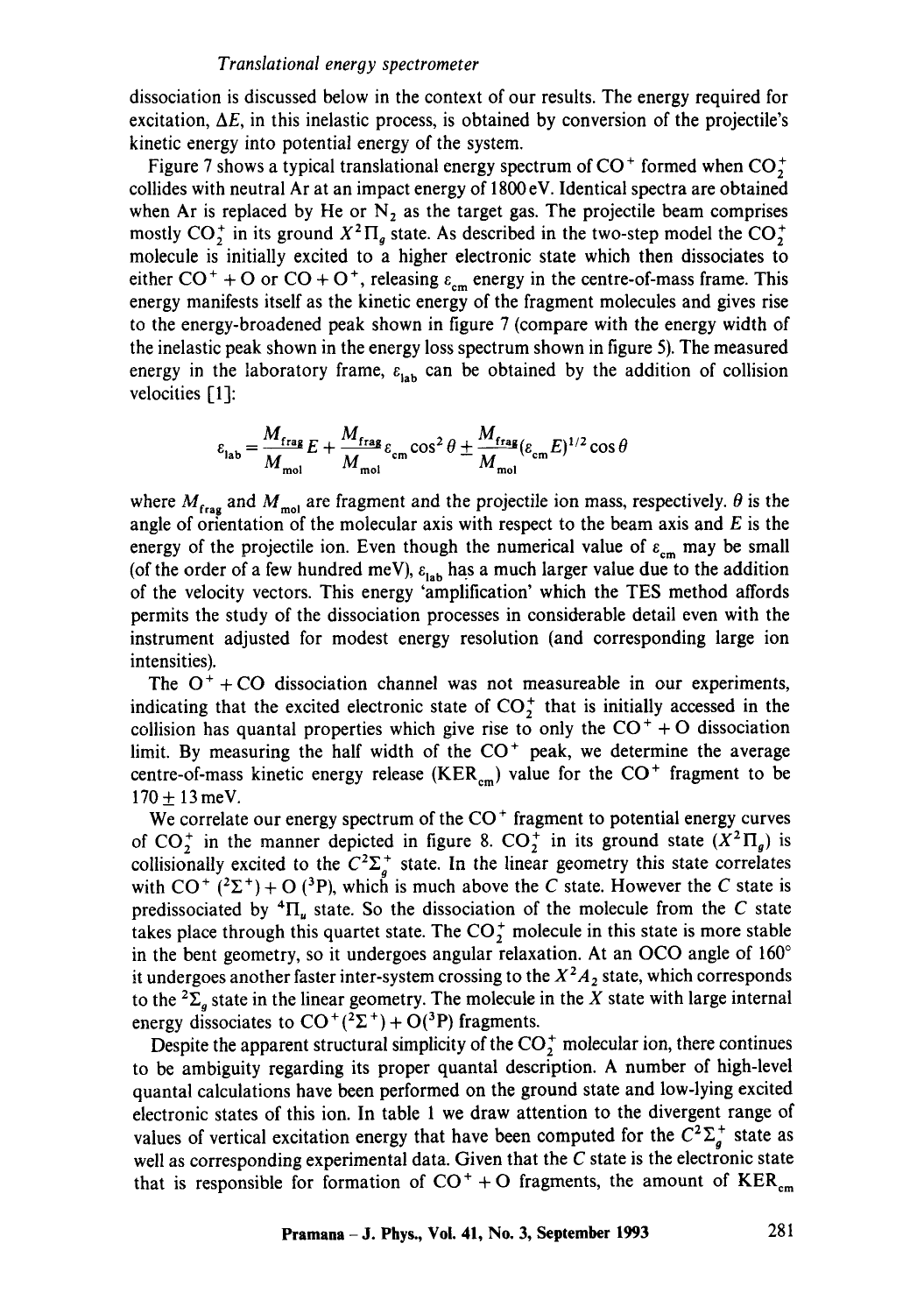

**Figure** 8. Schematic potential energy curves of low-lying excited electronic states of CO<sub>7</sub> (based upon the calculated results of Praet *et al* [13]) which take part in dissociation to  $CO^{+}$  + O fragments. The curves depicted on the left show variation of potential energy with the  $O-C-O$  angle; curves depicted on the right show the corresponding variation with C-O internuclear distance.

Table 1. Comparison of various contemporary values of the vertical excitation energy (in ev) of the  $C^2\Sigma^+$ state of  $CO<sub>2</sub><sup>+</sup>$ . All the values are results of large-scale ab initio calculation except the first which pertains to data from a He I photoelectron spectroscopy experiment.

| <b>Excitation energy</b> | Reference                  |
|--------------------------|----------------------------|
| 5.61                     | Potts and Fattahallah [12] |
| 6.2                      | Roy et al $[15]$           |
| 5.69                     | Praet et al [13]           |
| 5.99                     | von Niessen et al [16]     |
| 5.49                     | Domcke et al [17]          |
| 7.25                     | England $\lceil 14 \rceil$ |
| 5.53                     | present work               |

obtained upon dissociation will be dependent upon the excitation energy: the larger the excitation energy, for a given (fixed-energy) dissociation limit, the larger will be the value of  $KER_{cm}$  that would be expected.

In view of the significant discrepancies that exist a calculation of the vertical excitation energy of the C state has been carried out by us using an all-electron, ab initio configuration interaction method [1, 2] with a 6-311G\* basis set. Configuration interaction effects are accounted for by means of a coupled cluster formalism by a